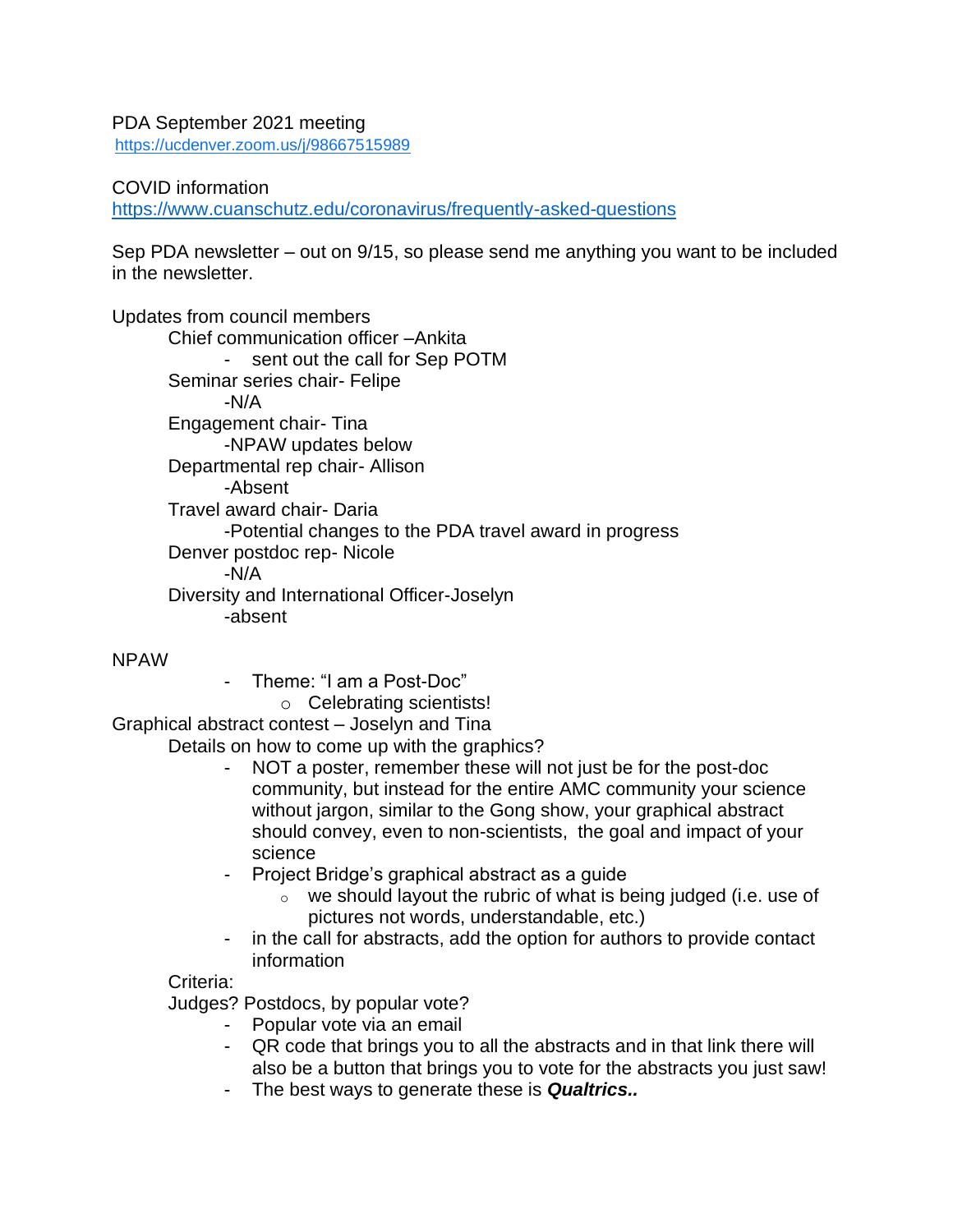$\circ$  If you are unfamiliar with Qualtrics, Bruce is willing to help! It's a great service

How to present the abstract?

- Remember this is to showcase what we do to the AMC community, not just to postdocs.
- Hybrid of both emails and posters
	- o Tina offered to go to Kinkos and print posters of examples of abstracts, posters will have a QR mentioned above

Resource fair – everyone

Where?

Research Quad (the space outside RC buildings)

Day and time?

9/22 (Wed)

Reserved 10:30-1:30, but the event is 11am – 1pm

List of offices invited to the event.

- Academia industry alliance (AIA)
- Everyone has said yes! ~13 groups
- PDA booth?
	- Yes!
	- Some of the Swag bags should be more "big ticket items"/prizes but we do have some lesser quality bags that can be given out
	- **PDA pens available but out of stickers** 
		- We'll need to order more swag for events.. what should we order?
			- o Nice masks?
			- o Sunglasses?
- Getting bigger, 8 feet tables so that booth runners can be at least 6 ft apart

Lunch?

- Buffet style is not permitted, due to Covid, but individually wrapped food/drinks are fine (grab and go)
- This is in budget, and will attract more people, so yes!
- Snarfs [\(https://www.eatsnarfs.com/menu\)](https://www.eatsnarfs.com/menu)
	- per person \$10/person and a budget of \$500.
	- If you want food you need to be a post-doc or come with a post-doc, so please register
	- Please register for this event.
		- o Food is limited to the first 100 registrants.

Brews and Biotech Happy Hours

Collaboration with AIA

First one after the pandemic. Event will be called "Welcome back, we appreciate our postdocs".

Free drink tickets or snacks\*

Exact day and time have not been decided yet.

Donuts to start the week? (Tina)

- https://thedapperdoughnut.com/denver/our-doughnuts/